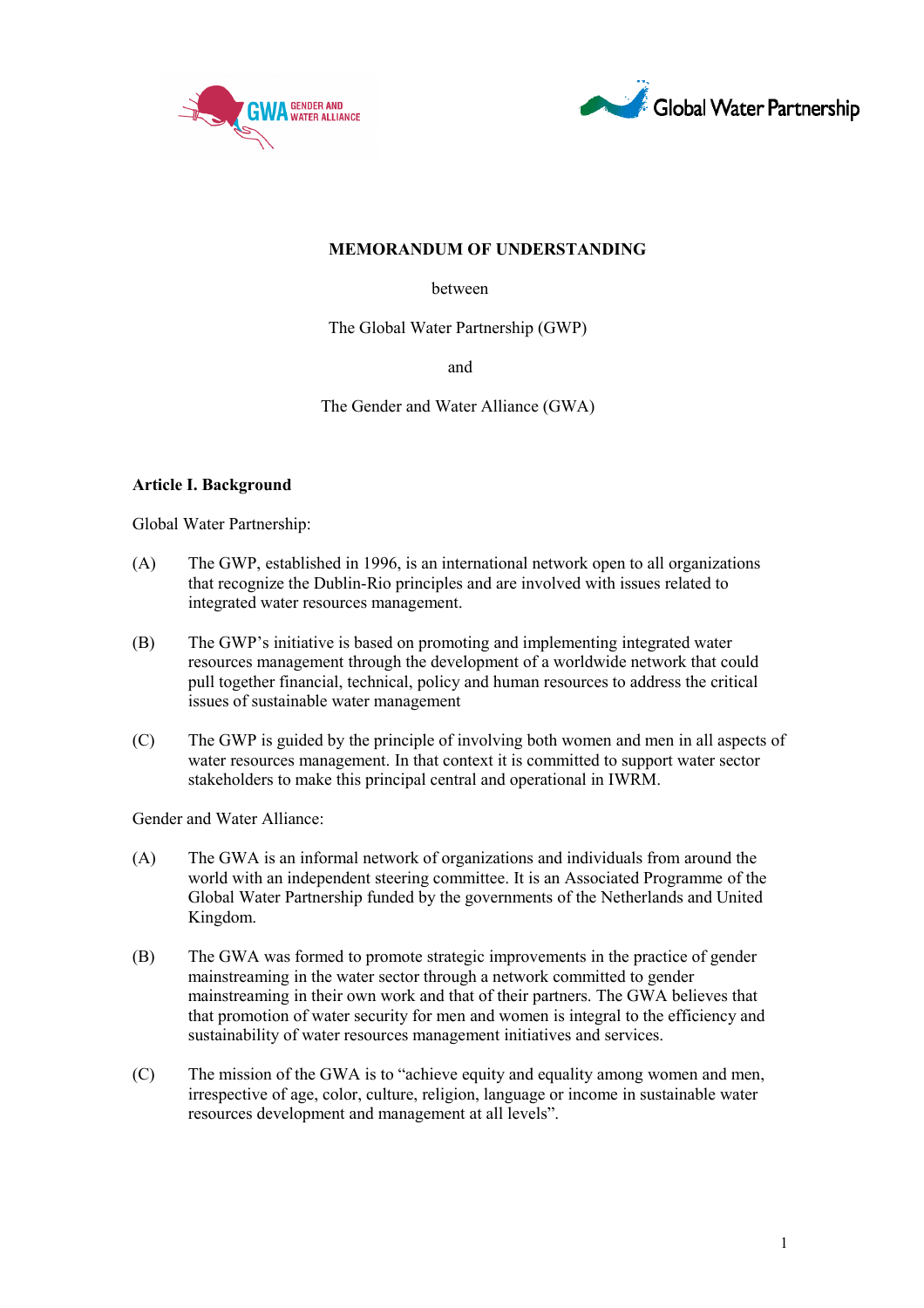### **Article II. Agreements**

In recognition of the above, GWP and GWA will collaborate for mutual benefit, including but not limited to, the areas specified below and elaborated as specific activities in Annex 1.

- (A) GWP and GWA will cooperate to:
	- Jointly devise a means for linkage and sharing between the respective websites allowing discovery and display of resources from either site on the other.
	- Promote the mutual goals of sustainable management of water resources in a gender sensitive environment through partnership in the development and promotion of materials, tools and capacity building activities.
	- Strengthen and improve visibility of our respective networks through cooperative activities which reflect the benefits and synergies of partnership.
	- Ensure that gender is fully reflected in the IWRM agenda of GWP and that the gender mainstreaming approach of GWA is structured for incorporation into water management at all levels.

### (B) GWP will undertake to:

- Develop a conceptual paper on mainstreaming gender in IWRM through the assistance of its Technical Committee. These concepts will also be a major consideration for including attention to gender issues in all TEC papers and work of all GWP Associated Programs.
- Create better mechanisms of reporting on gender across the internal network. Such a reporting system should cover monitoring aspects such as gender composition in the regional and country water partnerships, levels of gender participation in decision making, etc.
- Facilitate knowledge and experience sharing on gender mainstreaming through the use of the GWP Toolbox. The toolbox should be accompanied by successful case studies, checklists and methodologies for harnessing gender mainstreaming in **IWRM**
- Provide advice and guidance to the GWA work programme regarding integrated water resources management through representation on the Steering Committee of the GWA
- (C) GWA will undertake to:
	- Provide GWP networks with access to all GWA materials and tools
	- Support the strengthening of capacity building for IWRM at regional and country level by providing GWP members the opportunity to participate in training of trainers events organized by GWA.
	- Provide advice and guidance to the GWP network regarding gender mainstreaming. This may be in the form of technical assistance for the development of gender policy for GWP member organizations, review of products and proposals and recommendation of gender experts for consultancies/missions/events etc. on a need's basis
	- Provide relevant case studies on successful practice of gender mainstreaming in IWRM for use in the GWP toolbox
	- Jointly implement pilot projects to demonstrate good practice on gender mainstreaming in IWRM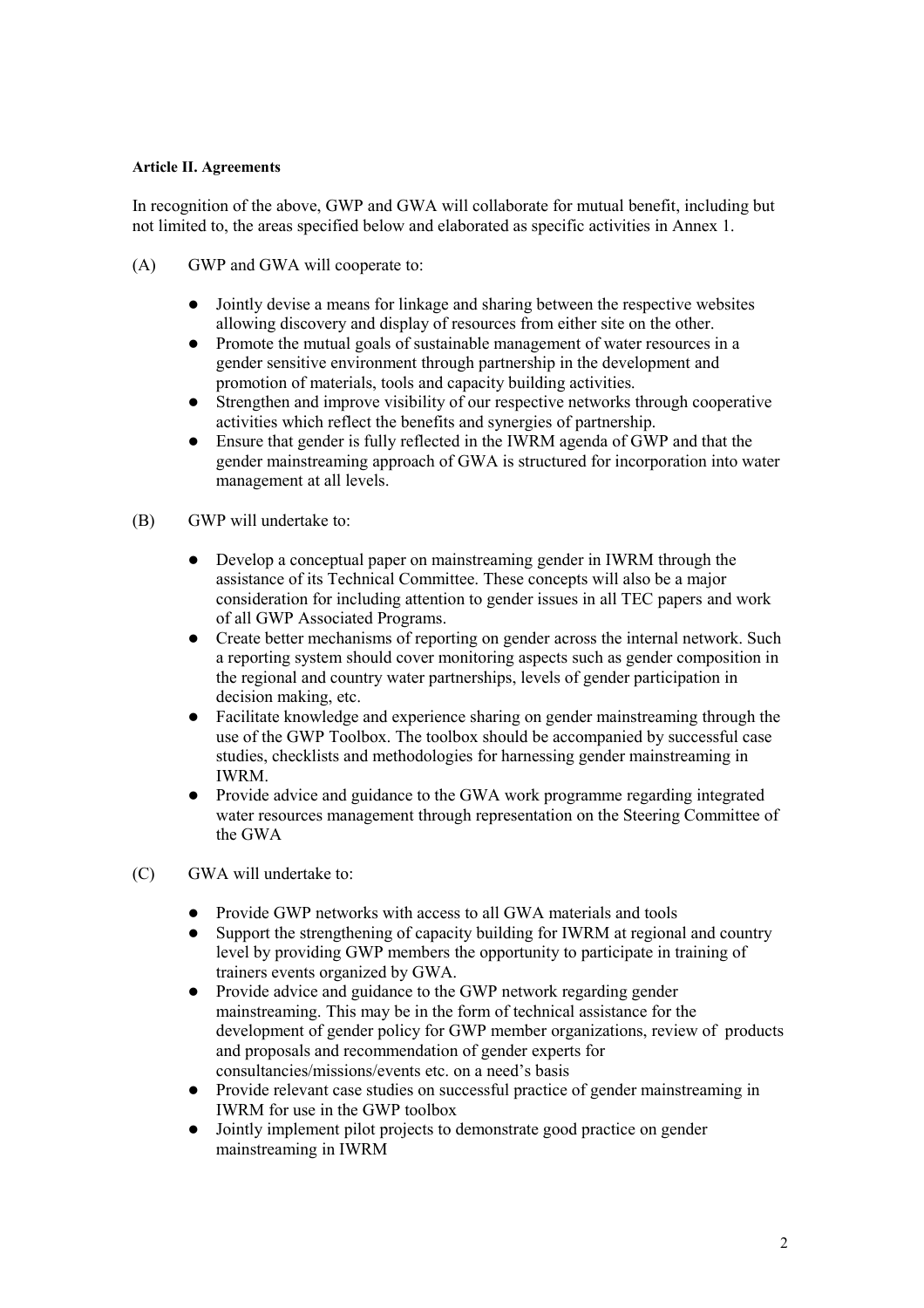Specific activities and agreements related to this MOU will be attached as an Annex that will be updated regularly.

#### **Article III. Contacts**

(A) The Gender and Water Alliance Executive Secretary, Jennifer Francis, will serve as lead focal point for all collaborative activities, including development of work plans, timelines, and budgets for activities as needed, and act as primary liaison with GWP for strategic cooperation and operational purposes. This constitutes an in-kind contribution of staff time towards the realization of the specific activities to be identified.

(B) The GWP Deputy Executive Secretary, Per Bertilsson, will serve as primary liaison with GWA, facilitate GWP collaboration and support, and coordinate joint activities under this agreement. This constitutes an in-kind contribution of staff time towards the realization of the specific activities to be identified.

(C) Written communications between GWP and GWA may be delivered by email, facsimile, hand or air mail. For this purpose, the respective representatives and addresses of GWP and GWA are as follows:

#### For GWP:

Per Bertilsson, Deputy Executive Secretary Hantverkargatan 5, House 6 (2nd floor) SE-112 21 Stockholm, Sweden

Phone: + 46 8 562 51 900/922 Fax:+46 8 562 51 901 Email: per.bertilsson@gwpforum.org

For GWA: Jennifer Francis, Executive Secretary PO Box 2869 Delft 2601 CW The Netherlands

Phone: +31 15.2192943 Fax: +31 15.2190 955 Email: francis@irc.nl

Mercy Dikito-Wachtmeister Hantverkargatan 5, House 6 (2nd floor) SE-112 21 Stockholm, Sweden

Phone: + 46 8 562 51 900/922 Fax:+46 8 562 51 901 Email: [mercy.dikito](mailto:mercy.dikito-wachtmeister@gwpforum.org)[wachtmeister@gwpforum.org](mailto:mercy.dikito-wachtmeister@gwpforum.org)

Caridad Camacho, Programme Assistant PO Box 2869 Delft 2601 CW The Netherlands

Phone: +31 15.2192954 Fax: +31 15.2190 955 Email: camacho@irc.nl